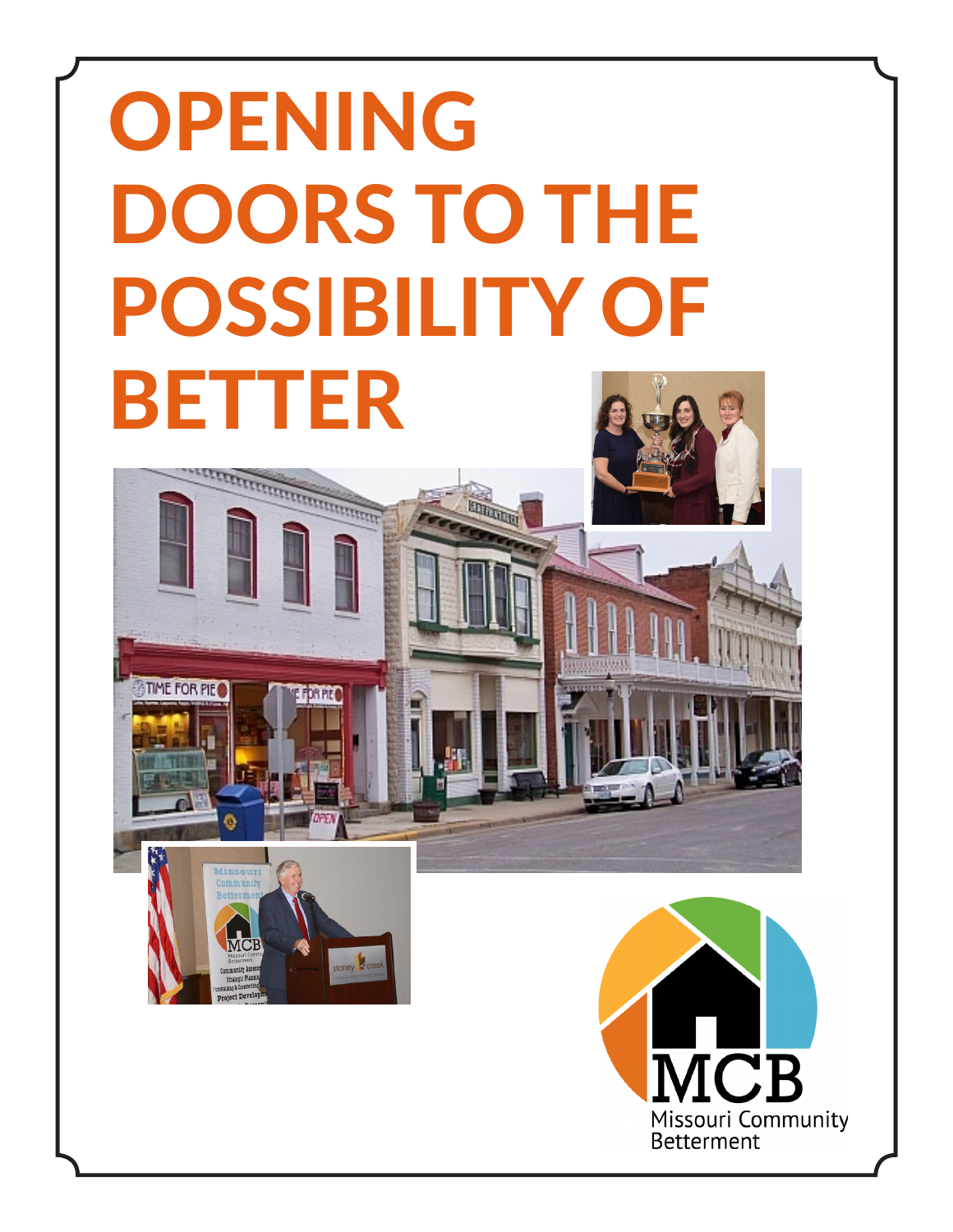## EMPOWERING IMPROVE YOUR COMMUNITY'S QUALITY OF LIFE

### **WHAT IS AN MCB COMMUNITY?**

We are here to serve all Missouri communities and feel that any community enough to reach out for information on how to better themselves and the quality of life for those around them are part of our family. We serve in three groups:

### MCB Participating Communities

Those who have paid an annual participation fee making them eligible for our annual Measuring and Awarding Progress Recognition Program, community coaching calls and visits, personal connections to resource partners, an online archive of community project and event summaries, and other programs requiring staff resources. Participants are also eligible to receive discounts on event registrations and any other special partner services negotiated each year. This nominal fee based on a sliding scale of the community population helps offset a portion of our nonprofit program and advocacy throughout the state on behalf of community grassroots volunteers.

| 0-1,000 population     | \$100 |
|------------------------|-------|
| 1,001-7,499 population | \$250 |
| 7,500+ population      | \$400 |

### MCB Progressive Communities

Those MCB participating communities that have completed and submitted the new self-awareness and assessment Community M.A.P. Tool that is being introduced to MCB Participating Communities starting in April 2019 for full program launch and recognition in 2020. Communities will receive a Bronze, Silver, Gold, or Platinum Certificate that can be displayed digitally on their community websites as well as in a frame.

This program replaces all former MCB 5-Star Community and MoCAPP programs formerly provided in partnership with the Missouri Department of Economic Development and other sponsors.

#### MCB Communities Served

Those that have had someone access information on the website or attend an MCB event or program, whether they have taken the step to participate fully and seek measurement of progress or not, are considered an MCB Community Served.



#### **Remember … it takes just one spark of hope to help a community begin to thrive!**

Contact us today at 660.888.7022 or Progress@MOCommunityBetterment.com for more information.

# EDUCATING LEARN HOW TO GET THINGS DONE

### **REQUIREMENTS FOR ACCESS TO WEBSITE RESOURCES 24/7/365**

Be a Missouri community and share a little information with us. That's it for many of the resources. See below for a list of examples:

### **FREE LINKS AND RESOURCES FOR ALL MISSOURI COMMUNITIES**

NOTE: Watch throughout the year as we work to update our website's design and organization of information to improve your experience!

- Nonprofit organization and fund development how-to resources,
- Civic engagement tools such as elected officials directories, community survey samples, and town hall meeting agendas,
- Public and private funding and technical assistance resources from more than 80+ regional, state and federal agencies, foundations and organizations,
- Webinars, presentations, and handouts on a variety of leadership, community and economic development topics, and
- Watch for NEW videos coming soon explaining the launch of our new Measuring and Awarding Progress Recognition Program including the self-awareness and assessment Community M.A.P. Tool and the fun new networking feature, "The Town Square Fair," being planned for our annual statewide event!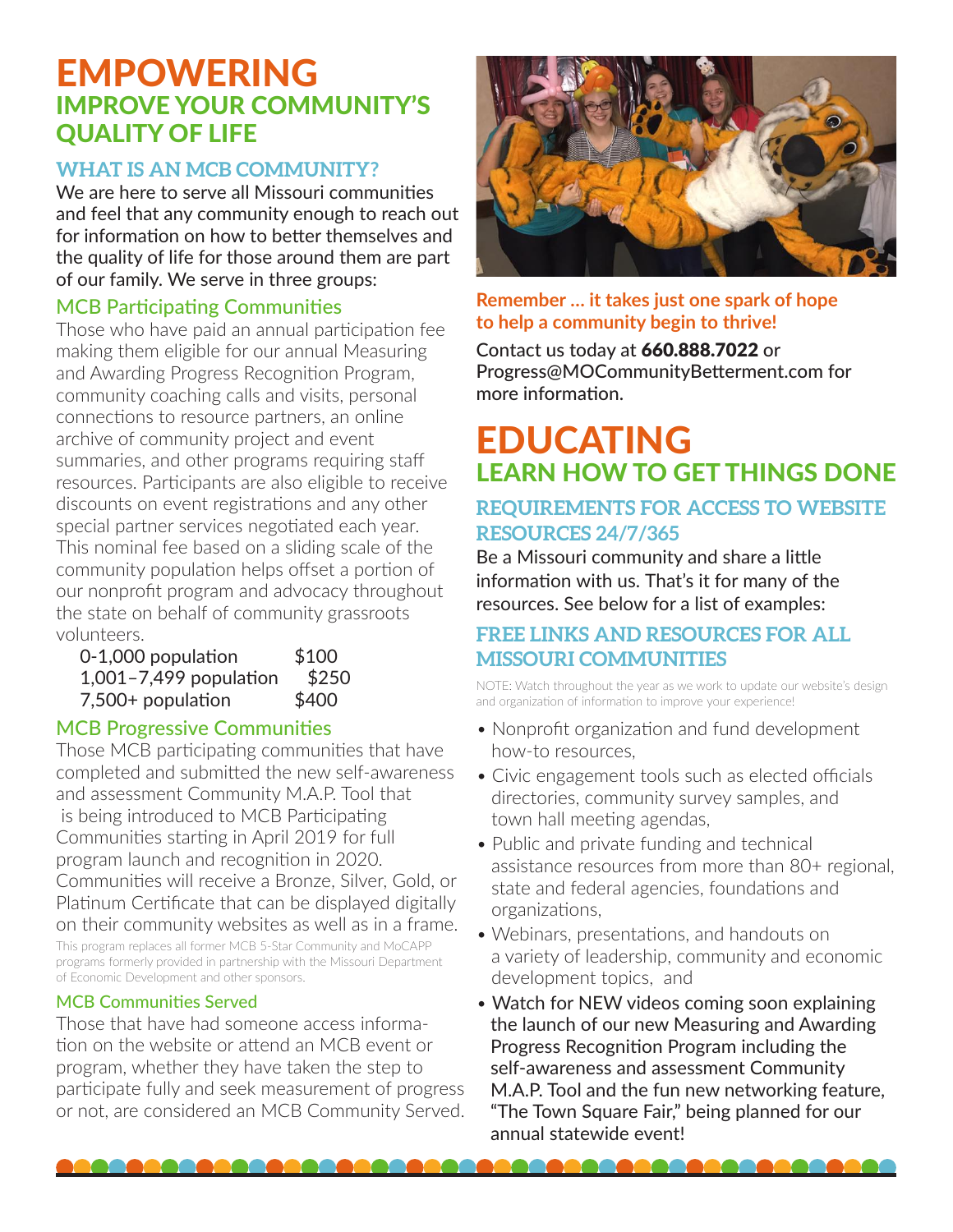### **ADDITIONAL RESOURCES FOR MCB PARTICIPATING COMMUNITIES**

### Community M.A.P. Tool

Check out MCB's fresh and comprehensive tool designed to help leaders in grassroots volunteer and career positions alike assess where your community is on a wide range of promising practices for overall community health and wealth. It is a simple checklist to expand your awareness of what is possible and help you and your team envision your community's future. The tool comes with several benefits and related resources online.

### Community Project and Photo Archive

Get ideas for what may work for your group based on what others have accomplished around the state over the last 12 years in Building Renovation, Celebrations/Special Events, Community Beautification/Clean-Up, Community Involvement/Planning, Community Spirit/Values, Economic Development, Healthy Living, Historic Preservation, Infrastructure/Service Improvements, Parks/Improvements/Trails, and more!

# **CONNECTING** NETWORK WITH YOUR PEERS

### **OPPORTUNITIES TO GATHER, LEARN, AND SHARE**

### Annual Statewide Event

MCB's annual statewide event and other occasional gatherings are some of Missouri's only opportunities for active youth and adult community volunteers who may not hold an elected or formal position in their community to come together and specifically discuss their community development challenges and successes.

### Peer-To-Peer Network

"Ask Other MCB Communities" is an online forum for MCB Participating Communities. Other connection opportunities are also held annually.

### Youth Advisory Board

10000000

Through a competitive application process youth involved in their local MCB efforts are invited to work with our leadership to provide ideas and feedback for the inclusion of youth in MCB's programming. This group is also involved in MCB's partnership with 4-H, a University of Missouri Extension program.

## CELEBRATING PLAN YOUR PROGRESS AND MARK YOUR MILESTONES

### **RECOGNITION OPPORTUNITIES**

### Community Self-Awareness and Assessment Recognition

MCB Participating Communities who complete and submit their Community M.A.P. Tool will be recognized with a list of benefits that help promote and celebrate the efforts and the progress being made related to community and economic development. Please refer to our website at www.MOCommunityBetterment.com for further information as this new program continues to grow.

### Community Project and Event Sharing

MCB understands how much work and dedication goes into the many collaborative projects and events that are essential for a community to thrive each year. We celebrate those in all sizes and types.

To respond to requests for more opportunities to share and network with each other, we are shifting our programming to launch a "Town Square Fair" feature at the annual statewide event. Many communities like to keep scrapbooks of their projects and create displays – both of which are no longer required by MCB. To give these communities and our new participants a chance to share what they have learned with others throughout the year, we are encouraging MCB Participating Communities to set up simple booths in "Show Me" State style for a fun networking experience. Project and event summaries will still be archived online following the event.

Each year one community and one youth group are recognized through MCB board review criteria and selection. The Gene Speichinger Community of the Year Award and J.C. Smith Youth Group of the Year Award are presented at the annual statewide event. For further details, please contact our executive director, Teresa Snyder at Teresa@MOCommunityBetterment.com.